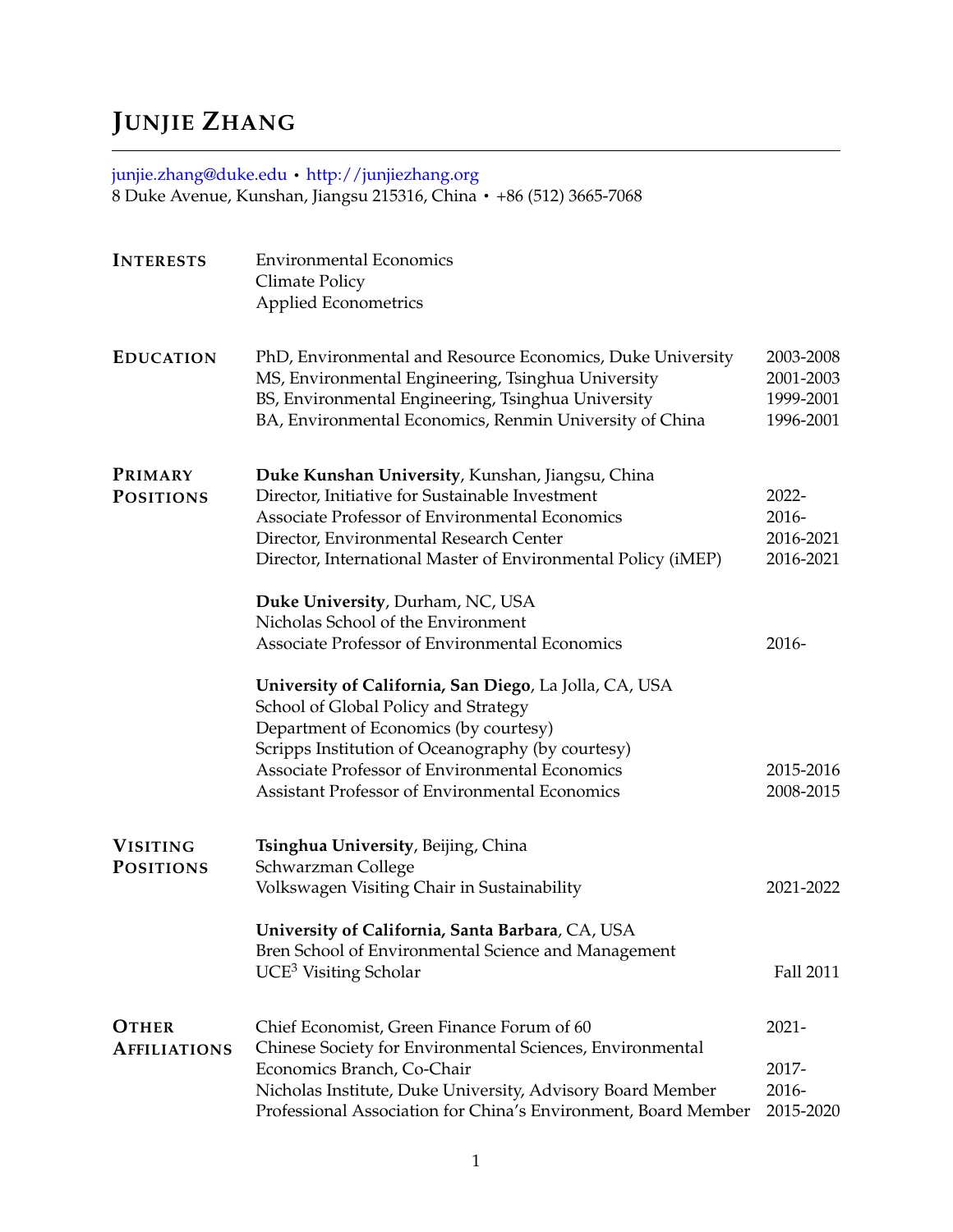|                                      | Asian Association of Env & Resource Economics, Auditor<br>Asia Society, Senior Adviser                                                                                                                                                                                                                                                                                        | 2017-2019<br>2012-2016                                            |
|--------------------------------------|-------------------------------------------------------------------------------------------------------------------------------------------------------------------------------------------------------------------------------------------------------------------------------------------------------------------------------------------------------------------------------|-------------------------------------------------------------------|
| <b>EDITORIAL</b><br><b>POSITIONS</b> | Journal of Economic Behavior & Organization, Associate Editor<br>Journal of the Assn of Env & Res Econ (JAERE), Editorial Council<br>Journal of Env Econ & Mgmt (JEEM), Editorial Council<br>China Economic Review, Co-Editor<br>Journal of Environment & Development, Editorial Board<br>Marine Resource Economics, Associate Editor                                         | $2021 -$<br>2020-<br>2018-<br>2018-2021<br>2016-2021<br>2011-2016 |
| JOURNAL<br><b>PUBLICATIONS</b>       | He, X., Z. Luo, and J. Zhang (2022). "The impact of air pollution on movie<br>theater admissions". Journal of Environmental Economics and Management 112,<br>p. 102626.                                                                                                                                                                                                       |                                                                   |
|                                      | Cui, J., C. Wang, J. Zhang, and Y. Zheng (2021). "The effectiveness of China's<br>regional carbon market pilots in reducing firm emissions". Proceedings of the<br>National Academy of Sciences 118.52, e2109912118.                                                                                                                                                          |                                                                   |
|                                      | Karplus, V. J., J. Zhang, and J. Zhao (2021). "Navigating and Evaluating the<br>Labyrinth of Environmental Regulation in China". Review of Environmental Eco-<br>nomics and Policy 15, pp. 300-322.                                                                                                                                                                           |                                                                   |
|                                      | Sumaila, U. R., M. Walsh, K. Hoareau, A. Cox, L. Teh, P. Abdallah, W. Akpalu,<br>Z. Anna, D. Benzaken, B. Crona, T. Fitzgerald, L. Heaps, I. Issifu, K. Karousakis,<br>G. M. Lange, A. Leland, D. Miller, K. Sack, D. Shahnaz, T. Thiele, N. Vester-<br>gaard, N. Yagi, and J. Zhang (2021). "Financing a sustainable ocean economy".<br>Nature Communications 12.1, p. 3259. |                                                                   |
|                                      | Zheng, X., R. Wang, A. Y. Hoekstra, M. S. Krol, Y. Zhang, K. Guo, M. Sanwal,<br>Z. Sun, J. Zhu, J. Zhang, A. Lounsbury, X. Pan, D. Guan, E. G. Hertwich, and<br>C. Wang (2021). "Consideration of culture is vital if we are to achieve the Sus-<br>tainable Development Goals". One Earth 4.2, pp. 307-319.                                                                  |                                                                   |
|                                      | Ghanem, D., S. Shen, and J. Zhang (2020). "A Censored Maximum Likelihood<br>Approach to Quantifying Manipulation in China's Air Pollution Data". Journal<br>of the Association of Environmental and Resource Economists 7.5, pp. 965–1003.                                                                                                                                    |                                                                   |
|                                      | Morris, S. D. and J. Zhang (2019). "Validating China's output data using satel-<br>lite observations". Macroeconomic Dynamics 23.8, pp. 3327–3354.                                                                                                                                                                                                                            |                                                                   |
|                                      | Zhang, J. and Q. Mu (2018). "Air pollution and defensive expenditures: Evi-<br>dence from particulate-filtering facemasks". Journal of Environmental Economics<br>and Management 92, pp. 517-536.                                                                                                                                                                             |                                                                   |
|                                      | Cui, J., J. Zhang, and Y. Zheng (2018). "Carbon pricing induces innovation:<br>Evidence from china's regional carbon market pilots". American Economic As-<br>sociation Papers & Proceedings 108, pp. 453-57.                                                                                                                                                                 |                                                                   |
|                                      | Long, Y., J. Wang, K. Wu, and J. Zhang (2018). "Population exposure to ambient<br>$PM_{2.5}$ at the subdistrict level in China". International Journal of Environmental<br>Research and Public Health 15.12, p. 2683.                                                                                                                                                         |                                                                   |
|                                      | $\overline{2}$                                                                                                                                                                                                                                                                                                                                                                |                                                                   |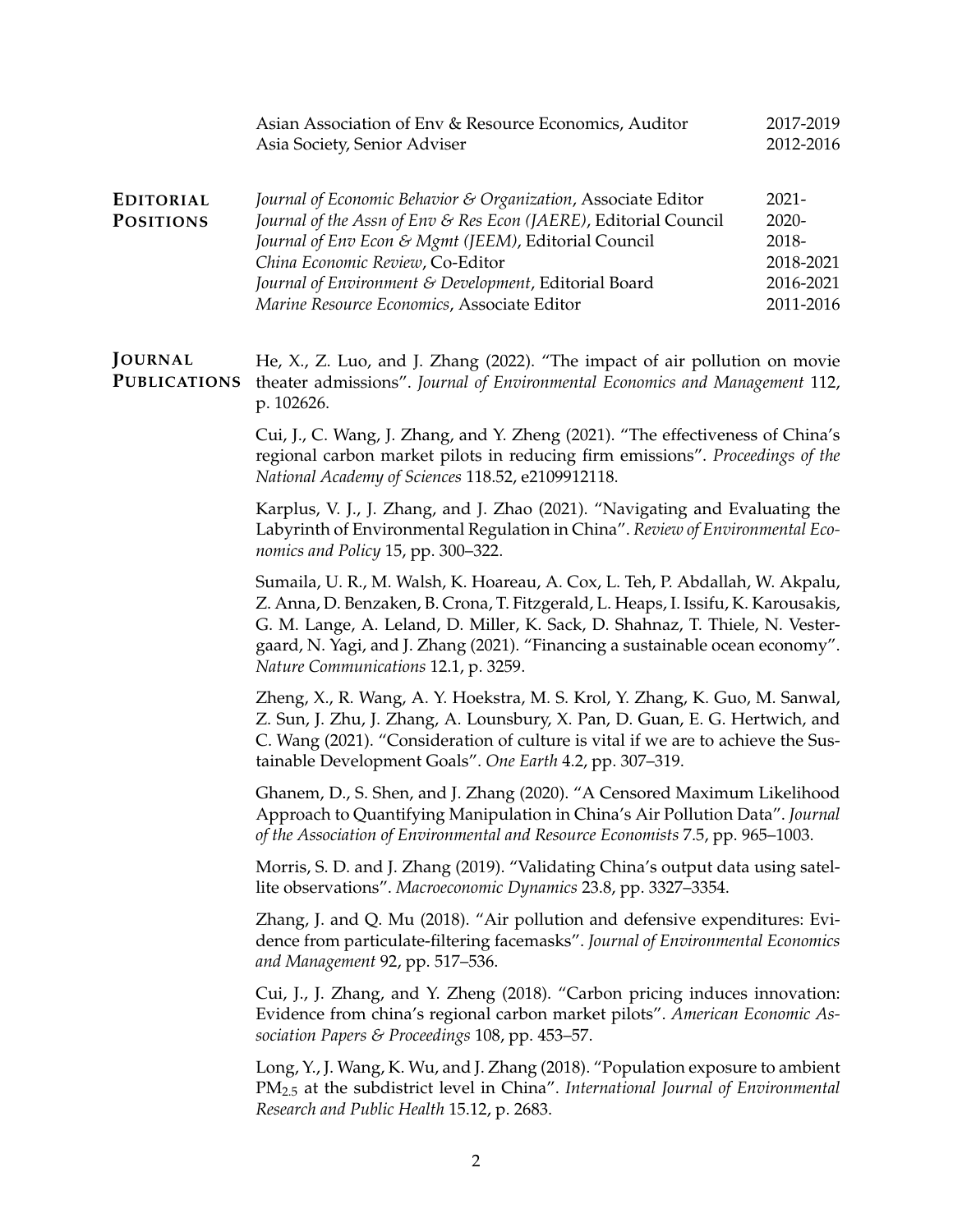Li, J. and J. Zhang (2018). "Regional cooperation on carbon markets in east asia". *Asian Development Review* 35.2, pp. 153–179.

Zhang, P., O. Deschenes, K. Meng, and J. Zhang (2018). "Temperature effects on productivity and factor reallocation: Evidence from a half million Chinese manufacturing plants". *Journal of Environmental Economics and Management* 88, pp. 1–17.

Yang, Y., J. Zhang, and C. Wang (2018). "Forecasting China's carbon intensity: Is China on track to comply with its Copenhagen commitment?" *Energy Journal* 39.2, pp. 147–171.

Zhang, J., Z. Wang, and X. Du (2017). "Lessons learned from China's regional carbon market pilots". *Economics of Energy & Environmental Policy* 6.2, pp. 1–20.

Zhang, P., J. Zhang, and M. Chen (2017). "Economic impacts of climate change on agriculture: The importance of additional climatic variables other than temperature and precipitation". *Journal of Environmental Economics and Management* 83, pp. 8–31.

Wang, C., Y. Yang, and J. Zhang (2015). "China's sectoral strategies in energy conservation and carbon mitigation". *Climate Policy* 15, pp. 60–80.

Zhang, J. and C. Wang (2014). "China's hydrofluorocarbon challenge". *Nature Climate Change* 4.11, pp. 943–945.

Ghanem, D. and J. Zhang (2014). "Effortless perfection: Do Chinese cities manipulate air pollution data?" *Journal of Environmental Economics and Management* 68.2, pp. 203–225.

Bi, J., O. R. Young, R. Costanza, L. Liu, R. Kasperson, Y. Qi, D. Guttman, K. Jiang, D. Mazmanian, S. Zhang, J. Zhang, G. Osherenko, R. Percival, B. Zhang, H. Wang, P. He, and M. Liu (2014). "Same dream, different beds: Can America and China take effective steps to solve the climate problem?" *Global Environmental Change* 24, pp. 2–4.

Liu, A. and J. Zhang (2013). "Fiscal decentralization and environmental infrastructure in China". *B.E. Journal of Economic Analysis and Policy* 13.2, pp. 733– 759.

Zhang, J. (2013). "The incentives for China's climate actions". *International Affairs Forum* 4.1, pp. 27–31.

Zhang, J., J. Fleming, and R. Goericke (2012). "Fishermen's perspectives on climate variability". *Marine Policy* 36.2, pp. 466–472.

Zhang, J. and M. D. Smith (2011a). "Estimation of a generalized fishery model: A two-stage approach". *Review of Economics and Statistics* 93.2, pp. 690–699.

Zhang, J. and C. Wang (2011). "Co-benefits and additionality of the Clean Development Mechanism: An empirical analysis". *Journal of Environmental Economics and Management* 62.2, pp. 140–154.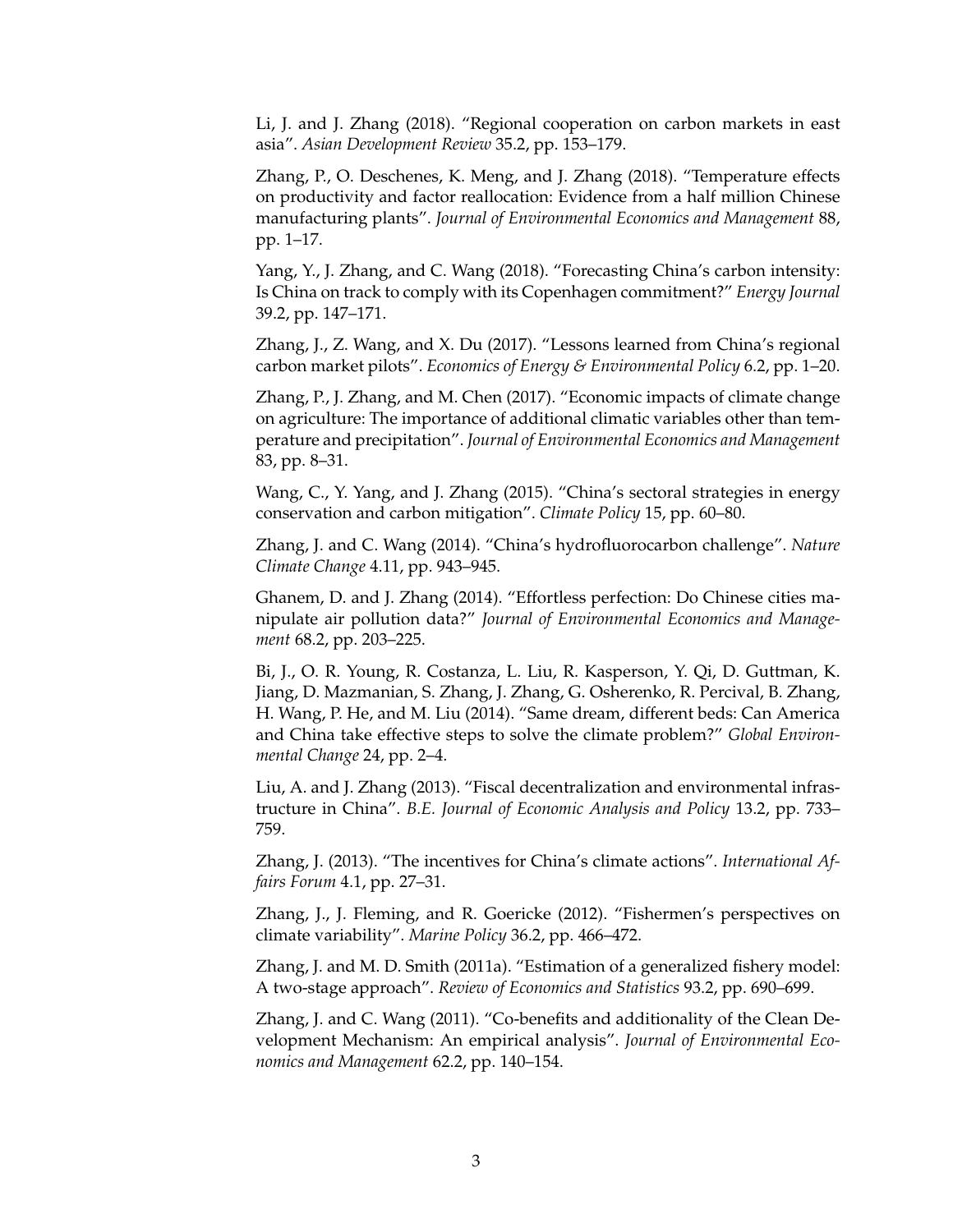|                                 | Zhang, J. and M. D. Smith (2011b). "Heterogeneous response to marine reserve<br>formation: A sorting model approach". Environmental and Resource Economics<br>49.3, pp. 311-325.                                                                                                                                                |
|---------------------------------|---------------------------------------------------------------------------------------------------------------------------------------------------------------------------------------------------------------------------------------------------------------------------------------------------------------------------------|
|                                 | Li, S., Y. Liu, and J. Zhang (2011). "Lose some, save some: Obesity, automobile<br>demand, and gasoline consumption". Journal of Environmental Economics and<br>Management 61.1, pp. 52-66.                                                                                                                                     |
|                                 | Zhang, J. (2011). "Behavioral response to stock abundance in exploiting common-<br>pool resources". B.E. Journal of Economic Analysis and Policy 11.1.                                                                                                                                                                          |
|                                 | Smith, M. D., J. Zhang, and F. C. Coleman (2008). "Econometric modeling<br>of fisheries with complex life histories: Avoiding biological management fail-<br>ures". Journal of Environmental Economics and Management 55.3, pp. 265–280.                                                                                        |
|                                 | Smith, M. D., J. Zhang, and F. C. Coleman (2007). "Structural modeling of<br>marine reserves with Bayesian estimation". Marine Resource Economics 22.2,<br>pp. 121–136.                                                                                                                                                         |
|                                 | Smith, M. D., J. Zhang, and F. C. Coleman (2006). "Effectiveness of marine re-<br>serves for large-scale fisheries management". Canadian Journal of Fisheries and<br>Aquatic Sciences 63.1, pp. 153-164.                                                                                                                        |
| <b>WORKING</b><br><b>PAPERS</b> | Cui, J., C. Wang, Z. Wang, J. Zhang, and Y. Zheng (2022). "Carbon Leakage<br>within Firm Ownership Networks". Working Paper.                                                                                                                                                                                                    |
|                                 | Wang, Z. and J. Zhang (2022). "The Value of Information Disclosure: Evidence<br>from Mask Consumption in China". In Submission.                                                                                                                                                                                                 |
|                                 | Cui, J., J. Zhang, and Y. Zheng (2022). "The Impacts of Carbon Pricing on Firm<br>Competitiveness: Evidence from the Regional Carbon Market Pilots in China".<br>In Submission.                                                                                                                                                 |
|                                 | Zhang, P., J. Wang, and J. Zhang (2022). "Weather, Climate Change, and Land<br>Use: A High-Resolution Analysis in China". In Submission.                                                                                                                                                                                        |
|                                 | Sun, J., P. S. Ward, and J. Zhang (2022). "Lockdowns, location, and learning:<br>The effects of COVID-19 on students' academic performance". In Submission.                                                                                                                                                                     |
| <b>BOOK</b><br><b>CHAPTERS</b>  | Huang, Z. and J. Zhang (2018). "Developing non-market approaches through<br>regional cooperation platforms". In: Stavins, R. N. and R. C. Stowe. Interna-<br>tional Cooperation in East Asia to Address Climate Change. Harvard University<br>Belfer Center.                                                                    |
|                                 | Auffhammer, M., C.-Y. C. L. Lawell, J. Bushnell, O. Deschenes, and J. Zhang<br>(2016). "Economic considerations: Cost-effective and efficient climate policies".<br>In: Bending the Curve: Ten Scalable Solutions for Carbon Neutrality and Climate<br>Stability. Ed. by V. Ramanathan. Vol. 2. 1. Collabra. Chap. 4, pp. 1-14. |
| <b>REPORTS</b>                  | Zhang, J., D. Liu, L. Xue, X. Chen, and H. Wu (2017). Achieving a Socially Equit-<br>table Energy Transition in China. Friedrich Ebert Stiftung.                                                                                                                                                                                |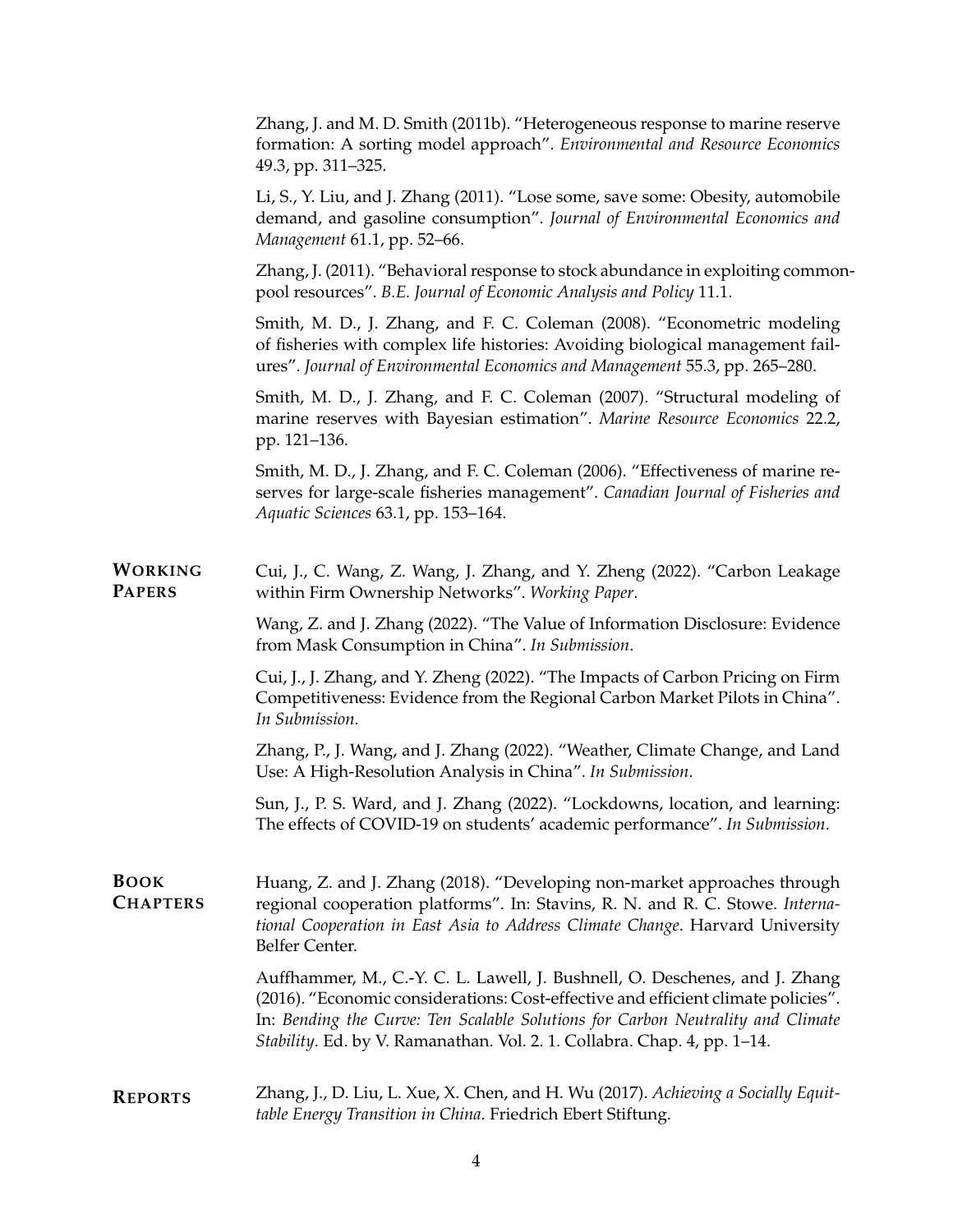Zhang, J. (2012). *Delivering Environmentally Sustainable Economic Growth: The Case of China*. Asia Society Policy Report.

**CHINESE PUBLICATIONS** Zou, J., Q. Chai, J. Chen, S. F. X. Ge, M. Hu, A. Li, D. Lin, Y. Lin, D. Liu, J. Liu, S. Liu, Y. Qi, K. Wang, S. Wang, and J. Zhang (2019). "The roadmap of China's national carbon emission trading scheme". *Climate Change Research* 15.3, pp. 217– 221.

> Zhang, J. (2018). *Evaluating Green Investment on One Belt and One Road*. People's Publishing House.

> Ge, C., A. Ju, J. Zhang, H. Li, and Z. Dong (2017). *Progress on Environmental Economics*. Vol. 11. China Environmental Science Press.

> Zhang, J., S. Zeng, and J. Chen (2004). "A Cost-Effectiveness Analysis for Urban Wastewater Reuse and Long Distance Water Transfer". *China Water & Wastewater* 20.11, pp. 22–24.

> Zhang, J., Y. Zhang, J. Chen, and T. Zhang (2003). "Residential willingness-topay for reclaimed water". *China Water & Wastewater* 19.6, pp. 96–98.

> Zhang, J., J. Zou, and J. Chen (2003a). "On the dynamic  $CO_2$  emission baselines in the thermal power sector". In: *Studies on Climate Change: Progress and Outlook*. Ed. by X. Lu. China Meteorological Press.

> Zhang, J., J. Zou, and J. Chen (2003b). "Emission reduction costs in fuel switching". In: *Studies on Climate Change: Progress and Outlook*. Ed. by X. Lu. China Meteorological Press.

> Zou, J., J. Chen, J. Zhang, C. Wang, N. Ai, and X. Qi (2001). "Why did the Bush Administration withdraw the U.S. commitment to control CO<sub>2</sub> emissions?" *Environmental Protection* 5, pp. 36–38.

**GRANTS AND AWARDS** National Natural Science Foundation of China #71773043, PI 2018-2022 "An Empirical Study of Air Pollution Cost through the Defensive Expenditure Approach"

> National Natural Science Foundation of China #71773062, co-PI 2018-2022 "Impacts of Air Pollution on Labor Market and Economy: Analysis through Coupling Econometric and CGE Models"

> National Natural Science Foundation of China #71881220667, PI 2018 "China-EU Workshop on Urban Sustainable Development"

> National Natural Science Foundation of China #71771010, PI 2017-2018 "Analysis of the Potential Risks and Policy Responses of the United States' Withdrawal from the Paris Agreement"

> US National Science Foundation #1600267, PI 2016-2022 "Coastal SEES Collaborative Research: Climate change impacts on the sustainability of key fisheries of the California Current System"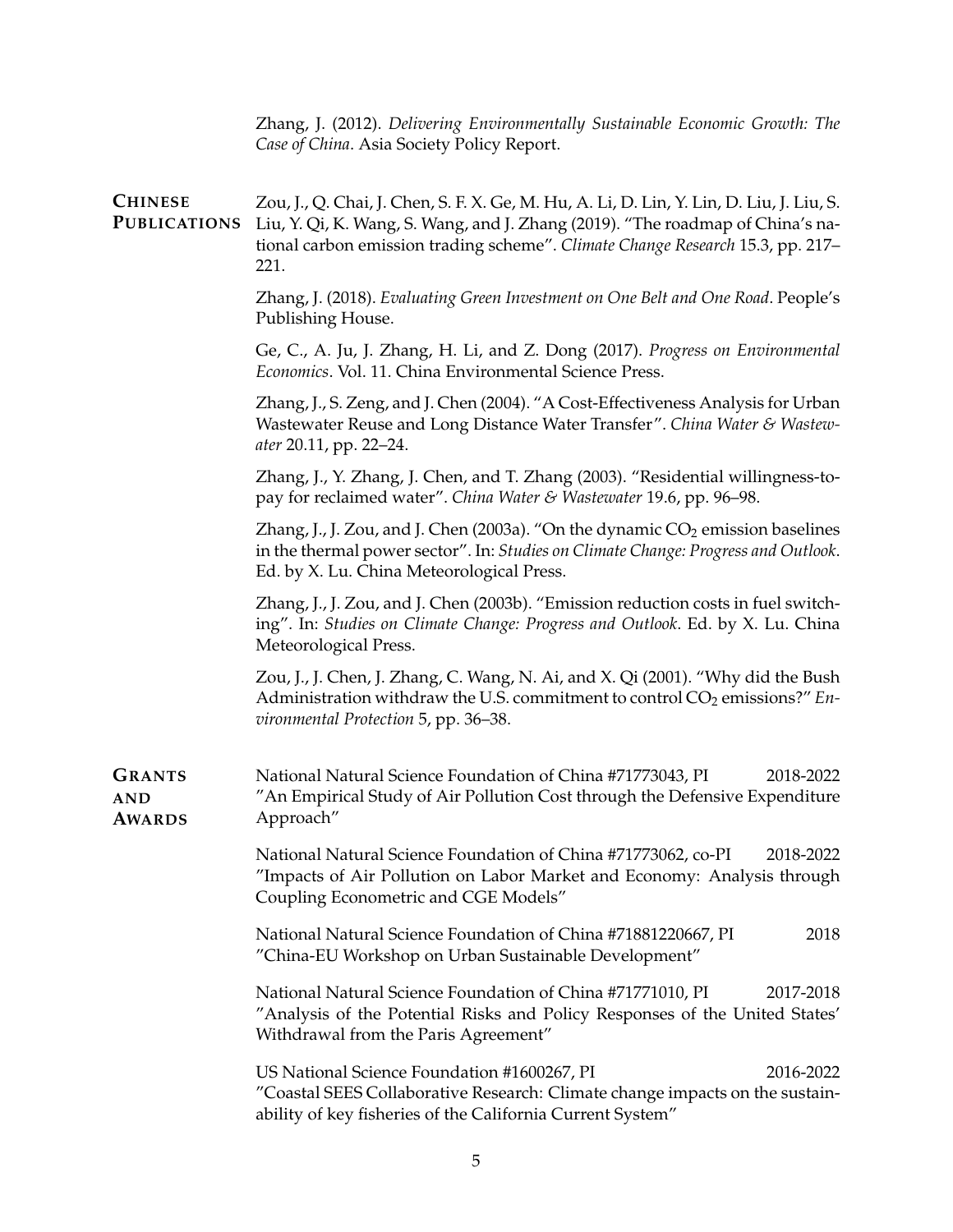|                  | US National Science Foundation, Co-I<br>"Maps and Locals: A Cross-Site LTER Comparative Study of Land-Cover and<br>Land-Use Change with Spatial Analysis and Local Ecological Knowledge" | 2009-2011 |
|------------------|------------------------------------------------------------------------------------------------------------------------------------------------------------------------------------------|-----------|
|                  | US National Science Foundation, Co-I<br>"Ecological Transitions in the California Current Ecosystem: Phase II"                                                                           | 2010-2016 |
| <b>CONTRACTS</b> | Changdao Municipal Government, PI<br>"Planning of Emissions Peaking and Carbon Neutrality"                                                                                               | 2022      |
|                  | Packard Foundation and Paradise Foundation, PI<br>"Blue Pioneers Program: Phase II"                                                                                                      | 2021-2023 |
|                  | Kunshan High-tech Zone, PI<br>"Strategies and Pathways of Emission Peaking and Carbon Neutrality"                                                                                        | 2021-2022 |
|                  | Energy Foundation, PI<br>"A Study on the Financial Attributes of China's Carbon Market"                                                                                                  | 2021-2022 |
|                  | ClimateWorks Foundation, PI<br>"Ocean Carbon Dioxide Removal (CDR) in China"                                                                                                             | 2021-2022 |
|                  | German Development Cooperation GIZ Office, Co-PI<br>Deutsch-Chinese Umweltpartnerschaft Phase II                                                                                         | 2021-2022 |
|                  | Friedrich-Ebert-Stiftung, PI<br>"Enabling a Just Transition towards Carbon Neutrality in China"                                                                                          | 2021-2022 |
|                  | Foreign Environmental Cooperation Center, MEE, PI<br>"On the Financial Mechanism of Biodiversity Conservation in China"                                                                  | 2021-2022 |
|                  | Environmental Defense Fund, PI<br>"Disentangle the Regulatory Complexity in China's Fisheries Management"                                                                                | 2020-2021 |
|                  | JuFeng Info Technology Co., PI<br>"The Design of ESG Index in China"                                                                                                                     | 2020-2021 |
|                  | Suzhou Municipal Government, PI<br>"Cost-Benefit Analysis of the Air Quality Improvement Strategy in Suzhou"                                                                             | 2020-2021 |
|                  | Asian Development Bank, Co-I<br>"Advanced Renewable Energy Technology Demonstration-TA Implementation<br>Consulting Service"                                                             | 2019-2021 |
|                  | Packard Foundation and Paradise Foundation, PI<br>"Blue Pioneers Program: Phase I"                                                                                                       | 2019-2021 |
|                  | China Council for Int'l Cooperation on Env & Development, co-PI 2019-2021<br>"Special Policy Study on Green Finance"                                                                     |           |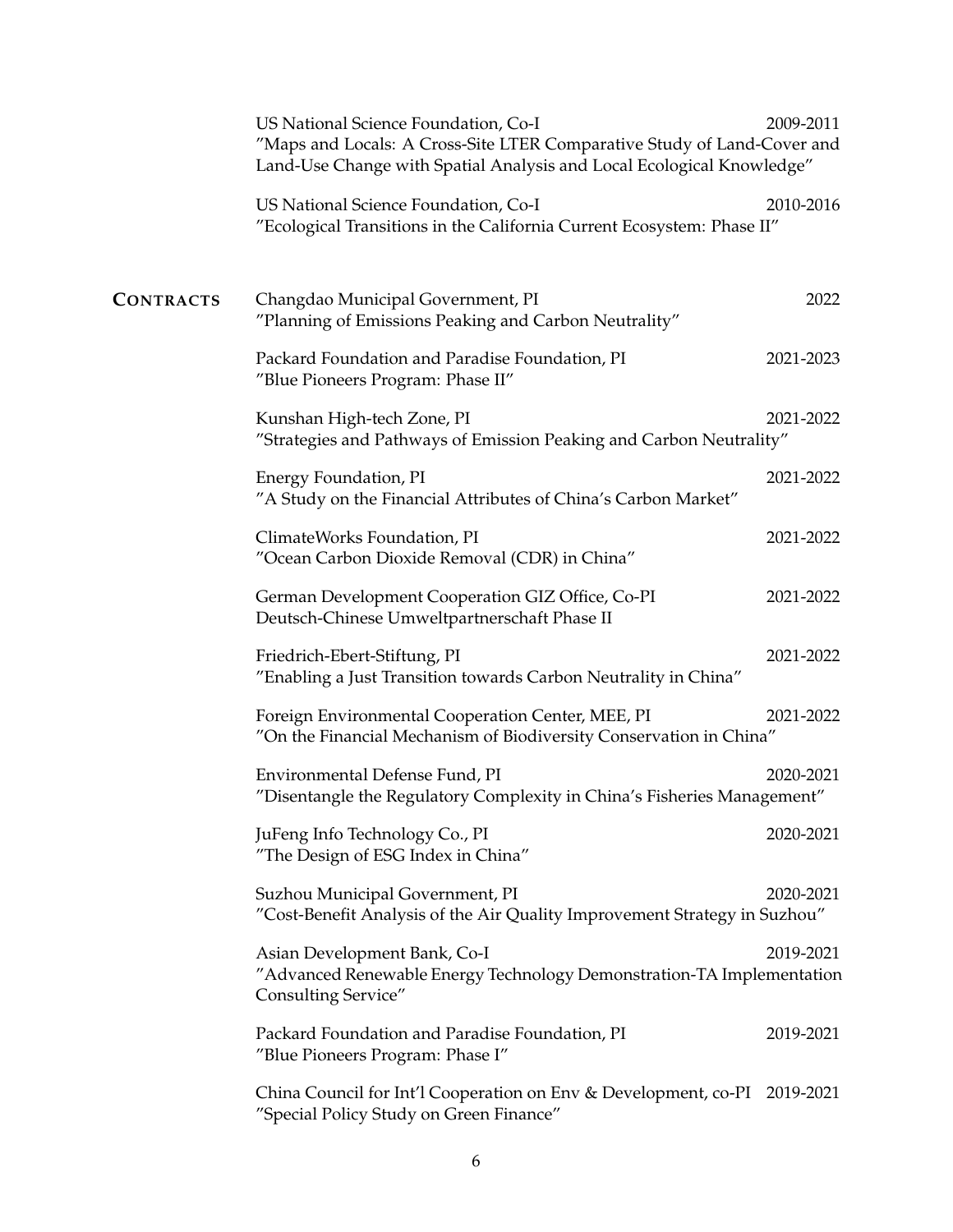|                                      | Kunshan Municipal Government, PI<br>"Research on Infants and Mothers' Air Pollution Avoidance Behavior"                          | 2019-2020 |
|--------------------------------------|----------------------------------------------------------------------------------------------------------------------------------|-----------|
|                                      | China-ASEAN Environmental Cooperation Center, PI<br>"Solid Waste Management and Policy in Thailand"                              | 2019-2020 |
|                                      | Shenzhen Financial Association, PI<br>"The Role of Green Finance in Carbon Regulations"                                          | 2018      |
|                                      | Harbin Institute of Technology, Shenzhen, PI<br>"Carbon Pricing and its Impact on Low-carbon Innovation"                         | 2018-2019 |
|                                      | Energy Foundation, PI<br>"An Economic Analysis of the Top-Level Design of China's Carbon Market"                                 | 2017-2019 |
|                                      | Chinese Research Academy of Environmental Sciences, PI<br>"Application of Cost-Benefit Analysis in China's Water Pollution Law"  | 2017-2018 |
|                                      | China Southern Power Grid, PI<br>"Young Energy Observer Program"                                                                 | 2016-2022 |
|                                      | Friedrich-Ebert-Stiftung, PI<br>"Achieving a Socially Equitable Energy Transition in China"                                      | 2016-2017 |
|                                      | Asian Development Bank, Consultant<br>"Regional Cooperation on Carbon Markets in East Asia"                                      | 2016-2017 |
|                                      | Chinese Academy for Environmental Planning, PI<br>"The Regional Environmental Credit System in China"                            | 2016-2017 |
|                                      | Policy Research Center for Environment and Economy, PI<br>"Application of Cost-Benefit Analysis in China's Environmental Policy" | 2016-2017 |
|                                      | Korean Association of Industrial Organization, PI<br>"A Study on Improving Capacity Market Structure and Capacity Market"        | 2013-2014 |
|                                      | Bertelsmann Foundation/Asia Society, PI<br>"Delivering Environmentally Sustainable Economic Growth"                              | 2012-2013 |
|                                      | World Bank/GEF, International Consultant on Adaptation<br>"China Climate Technology Needs Assessment"                            | 2012-2016 |
|                                      | US National Oceanic and Atmospheric Administration #T03503, PI 2010-2012<br>"The Impact of Climate Change on Fishery Production" |           |
| <b>INTRAMURAL</b><br><b>FUNDINGS</b> | DKU Jiapeng Talent Fund, PI<br>"Sustainable Investment Initiative"                                                               | 2022      |
|                                      | UCSD Academic Senate, PI                                                                                                         | 2015-2016 |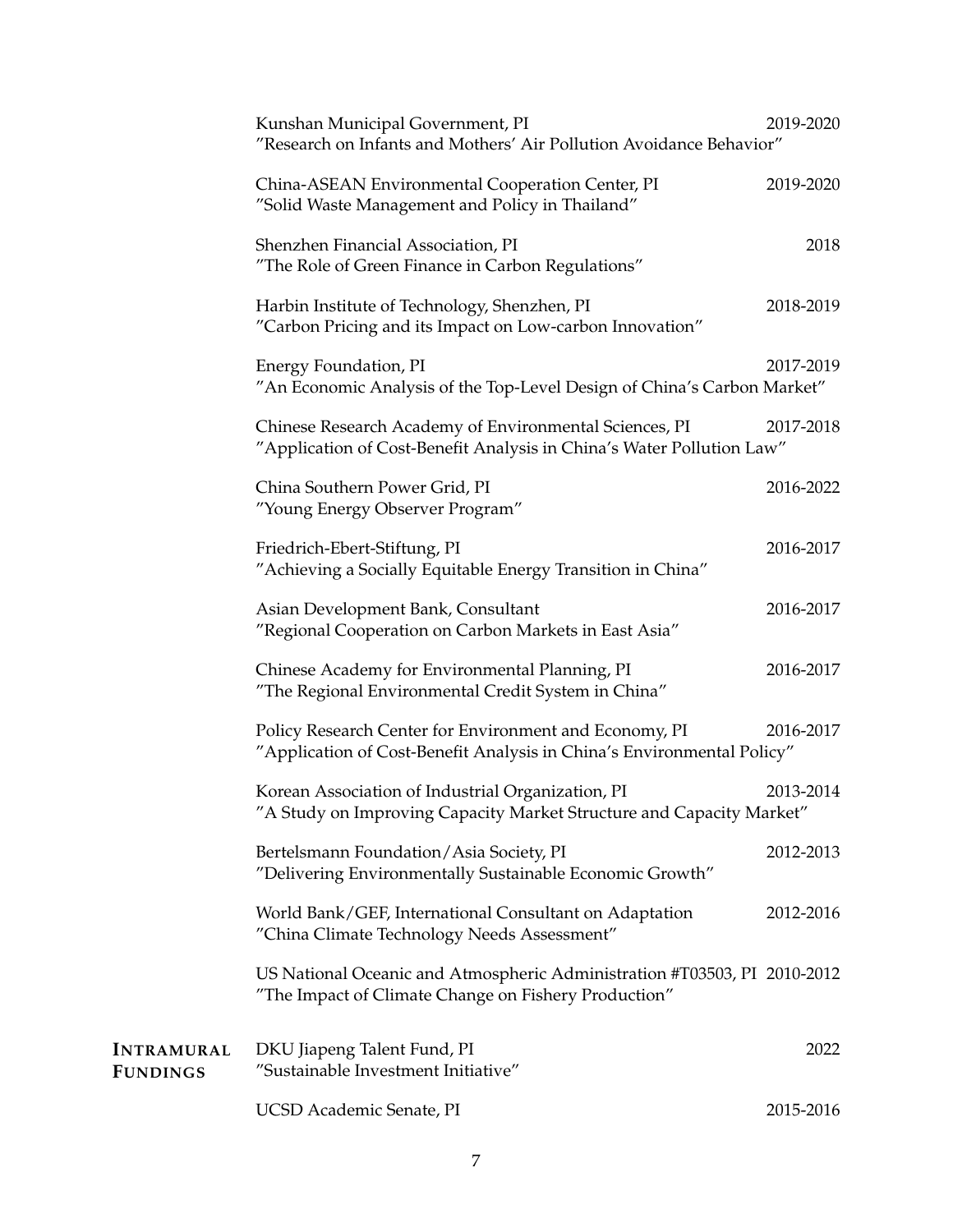"The Impact of Air Pollution on Traffic Fatalities"

|                                              | UCSD Policy Design and Evaluation Lab, PI<br>"Using Remote Sensing Technology to Improve Environmental Governance in<br>Developing Countries"                                                                                                                                                                                                                                                                              | 2013-2015                                    |
|----------------------------------------------|----------------------------------------------------------------------------------------------------------------------------------------------------------------------------------------------------------------------------------------------------------------------------------------------------------------------------------------------------------------------------------------------------------------------------|----------------------------------------------|
|                                              | UC Center for Energy and Environmental Economics, PI<br>"Air Pollution and Avoidance Behavior: Information and Misinformation"                                                                                                                                                                                                                                                                                             | 2013-2014                                    |
|                                              | UCSD Academic Senate, PI<br>"Resource Competition and Maritime Conflict in the South China Sea"                                                                                                                                                                                                                                                                                                                            | 2013-2014                                    |
|                                              | UC Center for Energy and Environmental Economics, PI<br>"Effortless Perfection: Do Chinese Cities Manipulate Air Pollution Data?"                                                                                                                                                                                                                                                                                          | 2012-2013                                    |
|                                              | UCSD Center on Emerging and Pacific Economies, PI<br>"Fiscal Incentives and Infrastructure in China"                                                                                                                                                                                                                                                                                                                       | 2010-2012                                    |
|                                              | UCSD Academic Senate, PI<br>"Fisheries Management in A Changing Environment"                                                                                                                                                                                                                                                                                                                                               | 2011-2012                                    |
|                                              | <b>UCSD Center for Pacific Economics, PI</b><br>"An Empirical Study of the Agglomeration of the Clean Development Mecha-<br>nism Activities"                                                                                                                                                                                                                                                                               | 2010-2011                                    |
|                                              | UCSD Academic Senate, PI<br>"Carbon Reductions in Developing Countries"                                                                                                                                                                                                                                                                                                                                                    | 2008-2009                                    |
|                                              | UCSD Chancellor's Interdisciplinary Collaboration Program, PI<br>"Coastal zone fish and fisheries in the Gulf of California                                                                                                                                                                                                                                                                                                | 2008-2009                                    |
| <b>SELECTED</b><br>HONORS &<br><b>AWARDS</b> | John V. Krutilla Research Stipend<br>Hellman Fellowship<br>Dr. S.-Y. Hong Award for Outstanding Article<br>Joseph L. Fisher Doctoral Dissertation Award<br>Award for Outstanding Graduates in Tsinghua University<br>Award for Outstanding College Students in Beijing                                                                                                                                                     | 2011<br>2011<br>2008<br>2007<br>2003<br>1999 |
| <b>SEMINARS &amp;</b><br><b>CONFERENCES</b>  | 2022:<br>Duke China-U.S. Summit<br>Gilman Scholars Program, Nicholas Institute<br>Development Research Center of the State Council<br>Nicholas School of the Environment, Duke University<br>School of Finance, Nanjing University of Finance and Economics<br>Ngawa Tibetan and Qiang Autonomous Prefecture Government<br>Kunming Municipal Government<br>Center on China's Economy and Institutions, Stanford University |                                              |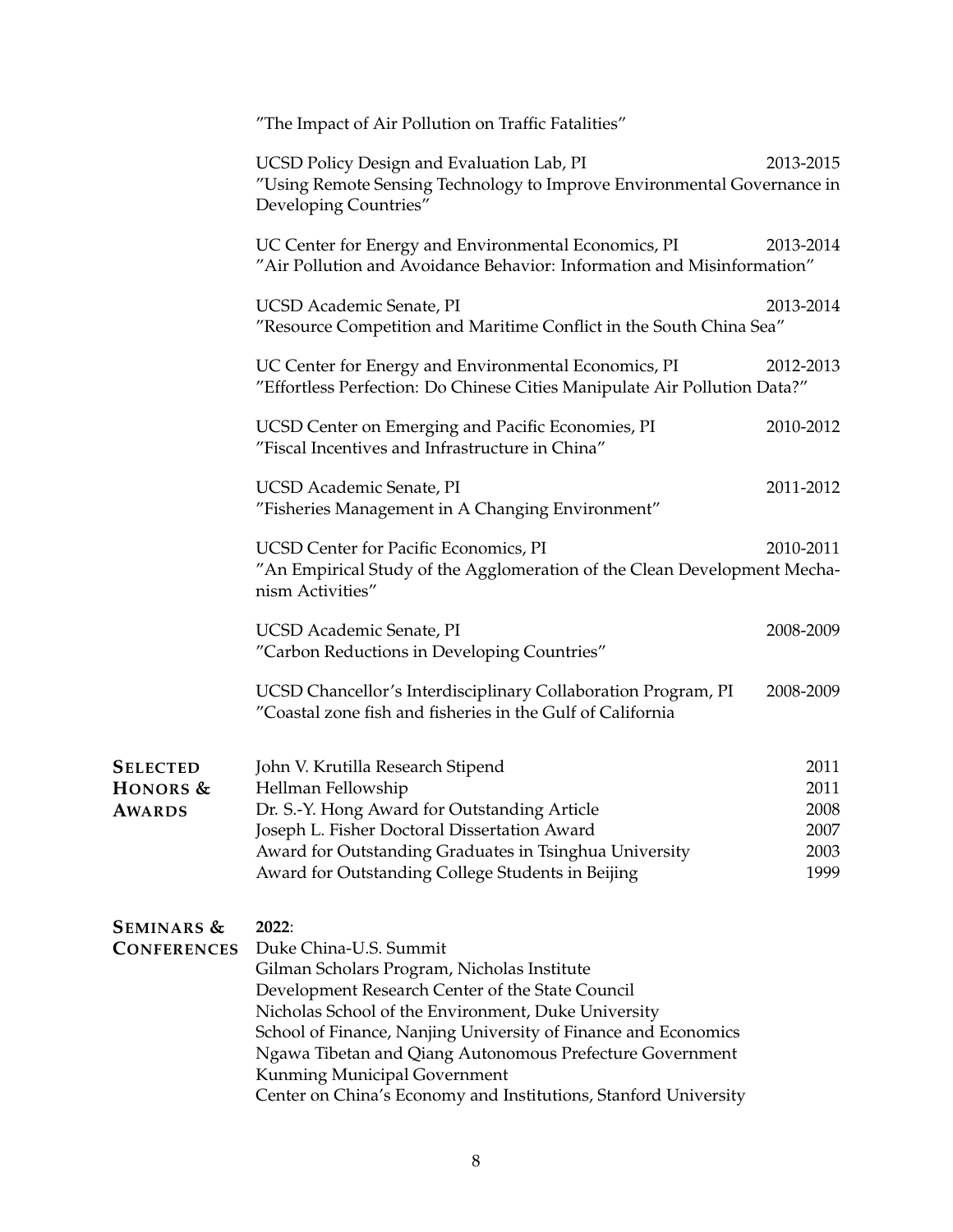Forum of ESG in China, Renmin University Nengjing

#### **2021**:

The U.S.-China Business Council Tianjin Forum Green Finance Forum of 60 Alliance of Green Finance Research Stanford-Tsinghua Workshop on China's National Carbon ETS Tsinghua-HKU Workshop on Environmental Economics BRI Green Development Institute Pudong Executive Leadership Academy, Shanghai Zhejiang Executive Leadership Institute of Ecological Civilization, Huzhou BRI Center for Technology Diffusion and Transfer, Shenzhen Harvard Project Workshop on Guangdong's ETS Anhui University of Finance & Economics, Statistics & Applied Mathematics Xiamen University, School of Economics WEF Strategic Dialogue on Digital Economy and Green Technology Shandong University, Weihai Institute for Interdisciplinary Research Wuyi Summit on Asset Management Wuxi Carbon Neutralization Summit, Wuxi, Jiangsu Chinese University of Hong Kong, Shenzhen, School of Mgmt & Economics China-US Climate Change Cooperation Roundtable Discussion

#### **2020**:

Xiamen University, Green Finance Forum Southwestern University of Economics and Finance, School of Economics Tsinghua-Harvard Workshop on China's National Carbon-Pricing System Xi'an Jiao Tong University, Jinhe Center for Economic Research Pudong Executive Leadership Academy, Shanghai China University of Political Science and Law, School of Business Duke China-U.S. Summit, Durham, NC Economist Breakfast Seminar, Shanghai

#### **2019**:

The 5th Frontier Workshop on Energy and Environmental Modeling, Qingdao European Union Chamber of Commerce, Shanghai Green Finance Research Alliance Annual Meeting, Nanjing Tsinghua University, School of Journalism China Ocean NGO Forum, Sanya, Hainan ToSee Education, DKU CCICED, Beijing Pudong Executive Leadership Academy, Shanghai Suzhou University, School of Politics and Public Management Fudan University, School of Economics Blue Pioneers Program Peking University, National School of Development Shanghai Jiao Tong University, Antai College of Economics and Management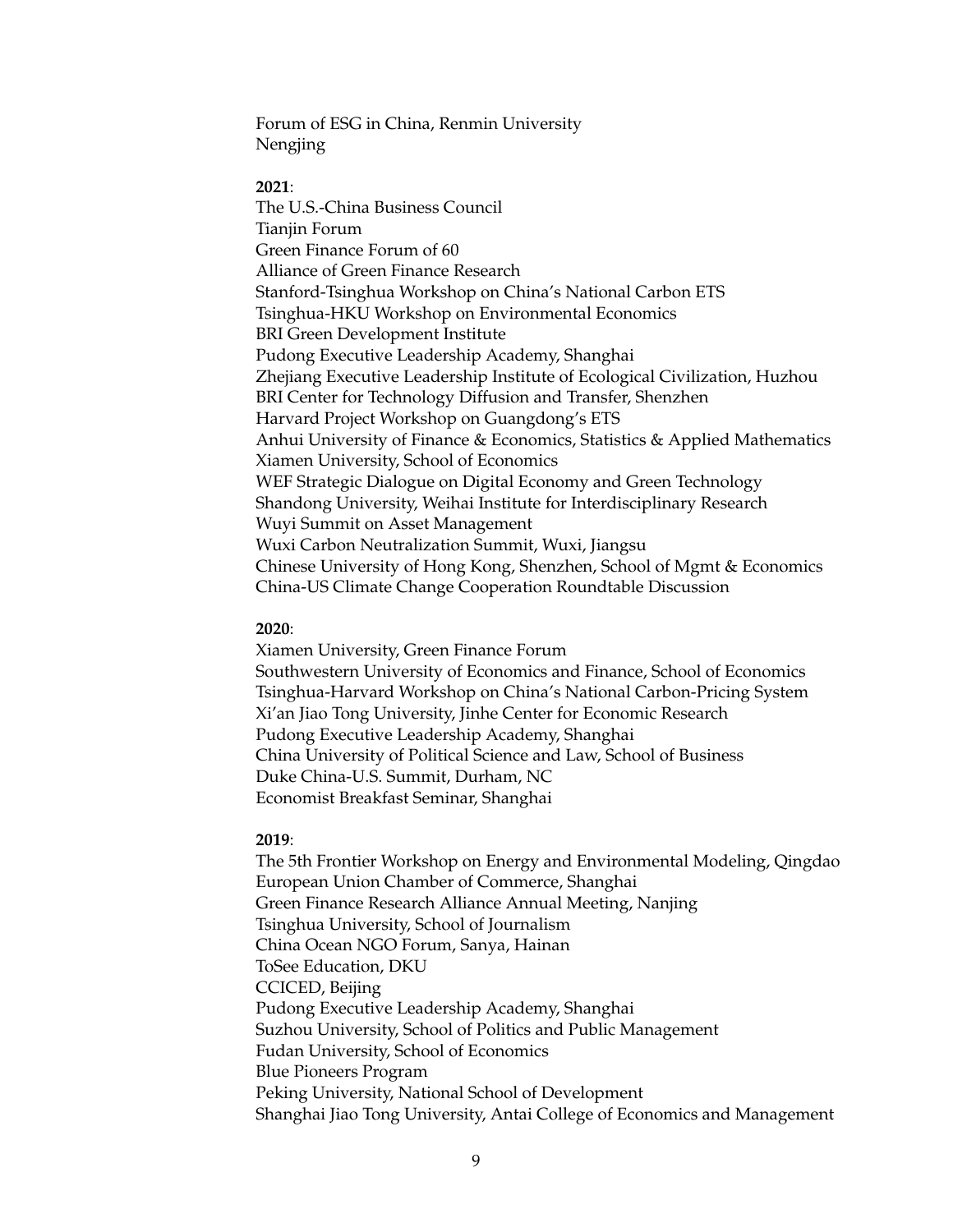Rice University, Houston Wuhan University, School of Economics and Management Tsinghua University, School of Environment Henan University, School of Economics, Kaifeng Friedrich-Ebert-Stiftung, New Delhi Energy Foundation, Beijing Peking University, School of National Development Nanjing Normal University, School of Environment New York University, Shanghai GEN Salon, Beijing

**Earlier Conferences and Workshops**: AAEA 2007; AERE Summer Conference 2011, 2012, 2014; All-UC Conference in Energy and Environmental Economics 2013, 2014; Asian Development Review Conference 2017; Asia Society Workshop on Carbon Market Linkage 2017; ASSA 2008, 2010, 2011, 2014, 2015, 2018; Camp Resources XXI: Wilmington 2014; CCICED, 2016; CESPN; China Environment Chamber of Commerce 2017; Chinese Economist Society 2018; Chinese Environmental Scholars Forum 2018; Chinese Society for Environmental Sciences Environmental Economics Annual Meeting 2016, 2017; Eco Forum Global 2016; EU-Shenzhen ETS Conference 2017; GEF China Climate Technology Needs Assessment Conference 2012; Governors' Global Climate Summit 2009; China Green Development Forum 2017, 2018; Green Finance Summit 2016; Harvard Project East Asia Workshop 2017; Harvard University Workshop on China's Carbon Market 2017; Heartland Workshop on Environmental and Resource Economics 2014; IIFET 2006; INECE 2016; International Conference on EU Environmental Policies and Their Enlightenment 2001; Ji'Nan International Forum 2017; Kubuqi International Desert Forum 2017; Mindshare Energy Symposium 2016; NBER, Conference on the Economics of Environmental Protection in China 2014; Occasional California Workshop: UC Santa Barbara 2013, 2015; Professional Association for China's Environment: Nanjing, China 2015; Shanghai Energy Innovation Forum 2018; Shanghai Forum 2013, 2016, 2018; Society for Benefit-Cost Analysis 2016; UCSB Environment Conference 2016; USAEE/IAEE 2013; WCERE 2018; World Green Economy Summit 2018

**Earlier Seminars**: Academia Sinica, Institute of Economics; Aquarium of the Pacific; Aspen Congressional Program; Beijing University of Chemical Technology, School of Economics and Management; Chinese Academy of Environmental Planning; Chinese Academy of Sciences )Institute of Science and Development, Nanjing Institute of Geography and Limnology); Claremont McKenna College, The Robert Day School; Council on Foreign Relations; Dalian University of Technology, School of Environmental Science & Technology; Duke Kunshan University; Duke University (Nicholas Institute for Environmental Policy Solutions, Nicholas School of the Environment); Fudan University (RICE CCES Salon, School of Data Science, School of Economics); Georgia Institute of Technology, School of Economics; Hong Kong University of Science and Technology, Division of Social Science; Iowa State University, Department of Economics; Ji'Nan University, Institute for Economic and Social Research; Joint In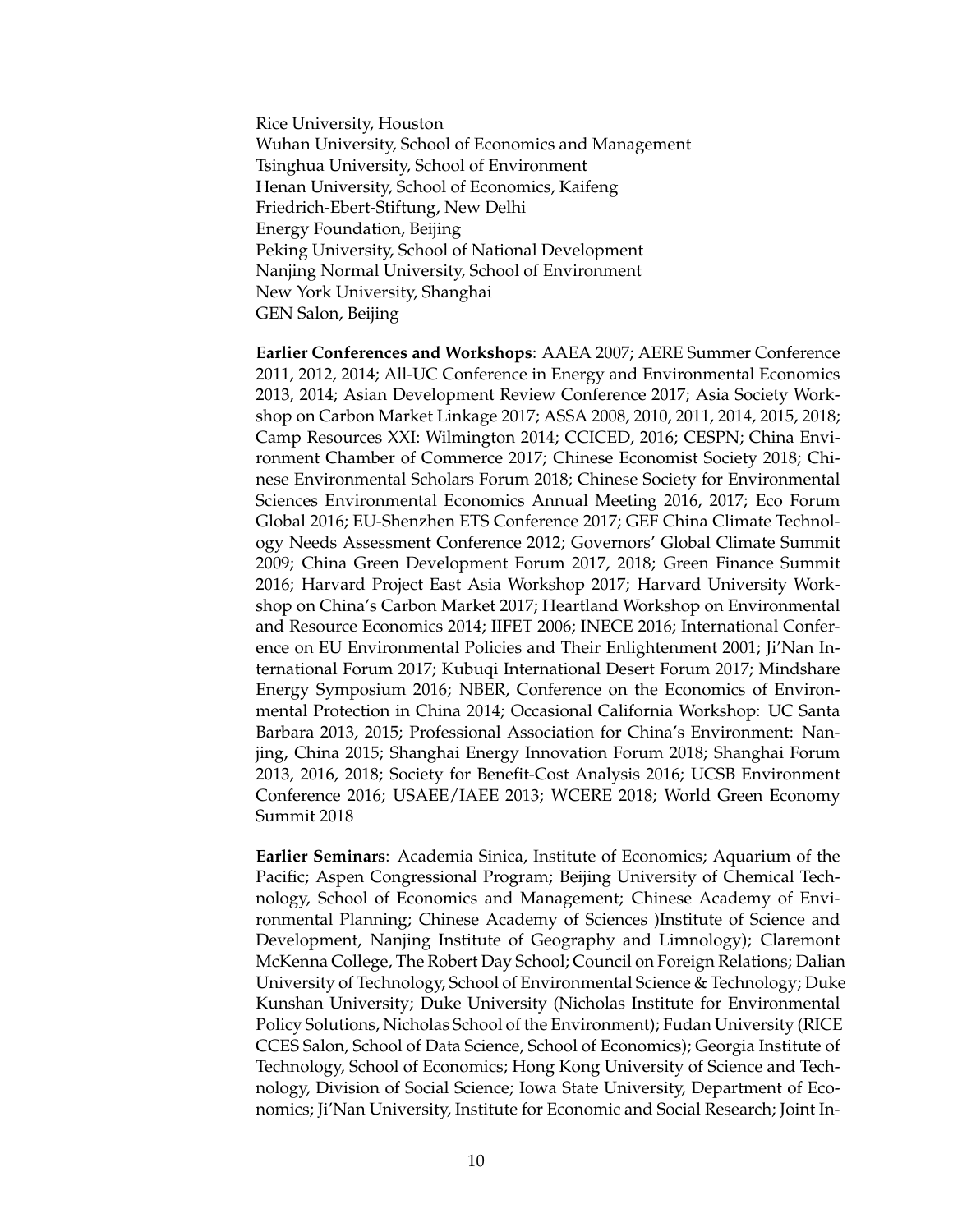stitute for Marine and Atmospheric Research; King Abdullah Petroleum Studies and Research Center; Korea Development Institute; Kunshan Bureau of Finance; Lanzhou University, School of Life Science; Nanjing University, School of the Environment; National University Singapore, Department of Economics; National Climate Strategic Center; Ocean University of China, College of Life Science; Pacific Islands Fisheries Science Center; Peking University (College of Environmental Sciences and Engineering, National School of Development, School of Economics); Pudong Executive Leadership Academy; Renmin University of China, School of Environment and Natural Resources; Resources for the Future; Sam Houston State University, Department of Economics; Shanghai Business Education and Training Center; Shanghai Institute for International Studies; Shanghai Jiao Tong University, Antai College of Economics and Management; Shanghai University of Finance and Economics, School of Economics; Shanghai University of International Business and Economics, School of Business; Sichuan University, College of Architecture and Environment; Soongsil University, Department of Economics; Southwest Jiaotong University, Faculty of Geosciences and Environmental Engineering; Southwest University of Economics and Finance (School of Economics, School of Public Administration); Stanford University (Department of Economics, Shorenstein APARC); Sun Yat-sen University (School of Government, School of Law); The University of New Mexico, Department of Economics; Tsinghua University (School of the Environment, School of Public Policy and Management, School of Civil Engineering); UC Institute on Global Conflict & Cooperation; UC Davis, Agricultural and Resource Economics; UCLA, Luskin School of Public Affairs; UC San Diego (Department of Economics, IR/PS, SIO); UC Santa Barbara (Confucius Institute, Department of Economics); University of Alberta, China Institute; University of Hawaii at Manoa, Department of Economics; University of Southern California, School of International Relations; Wuhan University (School of Economics and Management, School of Law); Xiamen University (College of the Environment and Ecology, School of Economics); Xi'an Jiaotong University, School of Finance and Economics; Zhejiang University of Technology, School of Environment

#### **REFEREE SERVICES**

**Journals**: *American Economic Journal: Economic Policy, American Journal of Agricultural Economics, Applied Energy, B.E. Journal of Economic Analysis and Policy, Canadian Journal of Agricultural Economics, China Economic Review, Climate Change Economics, Climatic Change, Ecological Economics, Economic Inquiry, Energy Policy, Environment and Development Economics, Environmental Economics and Policy Studies, Environmental Science and Technology, Frontiers of Environmental Science and Engineering, International Journal of Sustainable Transportation, Journal of the Association of Environmental and Resource Economists, Journal of Cleaner Production, Journal of Comparative Economics, Journal of Environment and Development, Journal of Environmental Economics and Management, Journal of Environmental Management, Journal of Industrial Ecology, Journal of Public Economics, Land Economics, Management Science, Marine Resource Economics, Philosophical Transactions B, Regional Science and Urban Economics, Resource and Energy Economics, Review of Economics and Statistics, Science of the Total Environment, World*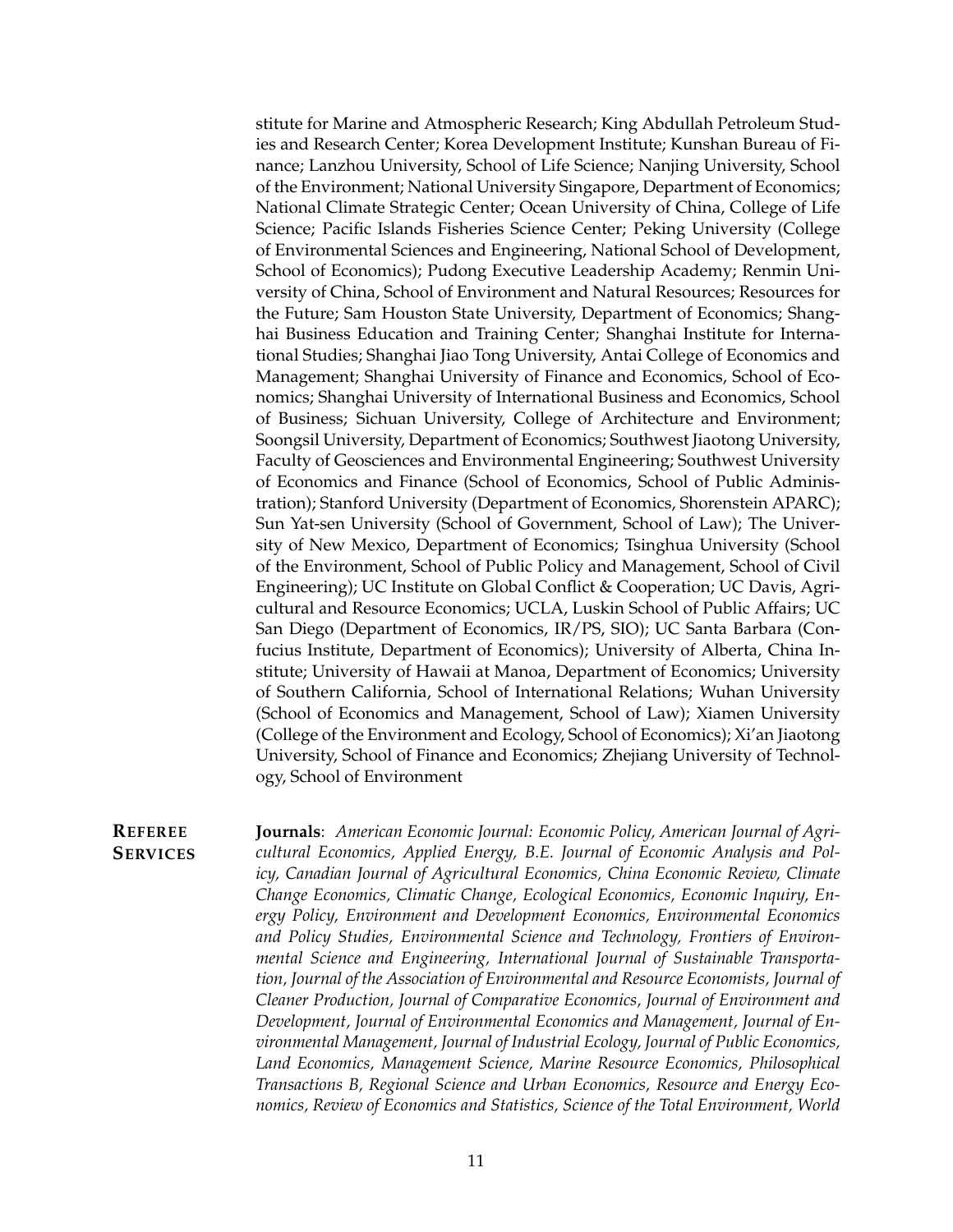#### *Bank Economic Review, World Development*

**Grants**: Alaska Sea Grant College Program, German Ministry of Education & Research, Maine Sea Grant College Program, National Natural Science Foundation of China, National Oceanic and Atmospheric Administration, National Science Foundation, Ohio Agricultural Research and Development Center

**Organizations**: Agricultural and Applied Economics Association, Association of Environmental and Resource Economists, European Association of Environmental and Resource Economists, IEEE Green Technologies Conference, World Congress of Environmental and Resource Economics, United Nations Environment Programme

**Publishers**: MIT Press, Princeton University Press, Routledge, Wiley-Blackwell

### **TEACHING Duke Kunshan**:

Environmental Economics (iMEP) Chinese Environmental Policy (GLS)

#### **Tsinghua University:**

Environmental Governance Globally and in China (Schwarzman) Key Topics in Green Finance (Schwarzman)

### **UC San Diego**:

Data and Methods (Economics PhD) International Environmental Policy and Politics (GPS Masters) Sustainable Development (GPS Masters) Chinese Energy and Environmental Policy (GPS Masters) Intro to Marine Biodiversity, Conservation, and Global Change (SIO/IGERT) Natural Resource Economics (Economics PhD) Economics of Energy Policy (GPS Masters) Econ Prep (GPS Masters) Environmental Capstone (co-teaching, GPS Masters)

#### **PH.D. ADVISING Duke University**: Yating Li (UPEP '19, McKinsey), Wumeng He (UPEP '21, Wuhan University), Zhenxuan Wang (UPEP, in progress)

**UC San Diego**: Ben Gilbert (Economics '11, University of Wyoming), Kevin Novan (Economics '12, UC Davis), Anthony Liu (Economics '12, RFF and CK-GSB), Dalia Ghanem (Economics '13, UC Davis), Tamara L. Sheldon (Economics '15, University of South Carolina), Matthew Gibson (Economics '15, Williams College), William Leung (Economics '15, UC Davis), Jacob Johnson (Economics '16, Accounting Principals), Fanglin Sun (Economics '19, Amazon)

**Other Institutions**: Peng Zhang (UC Santa Barbara '16, Hong Kong Polytechnic University)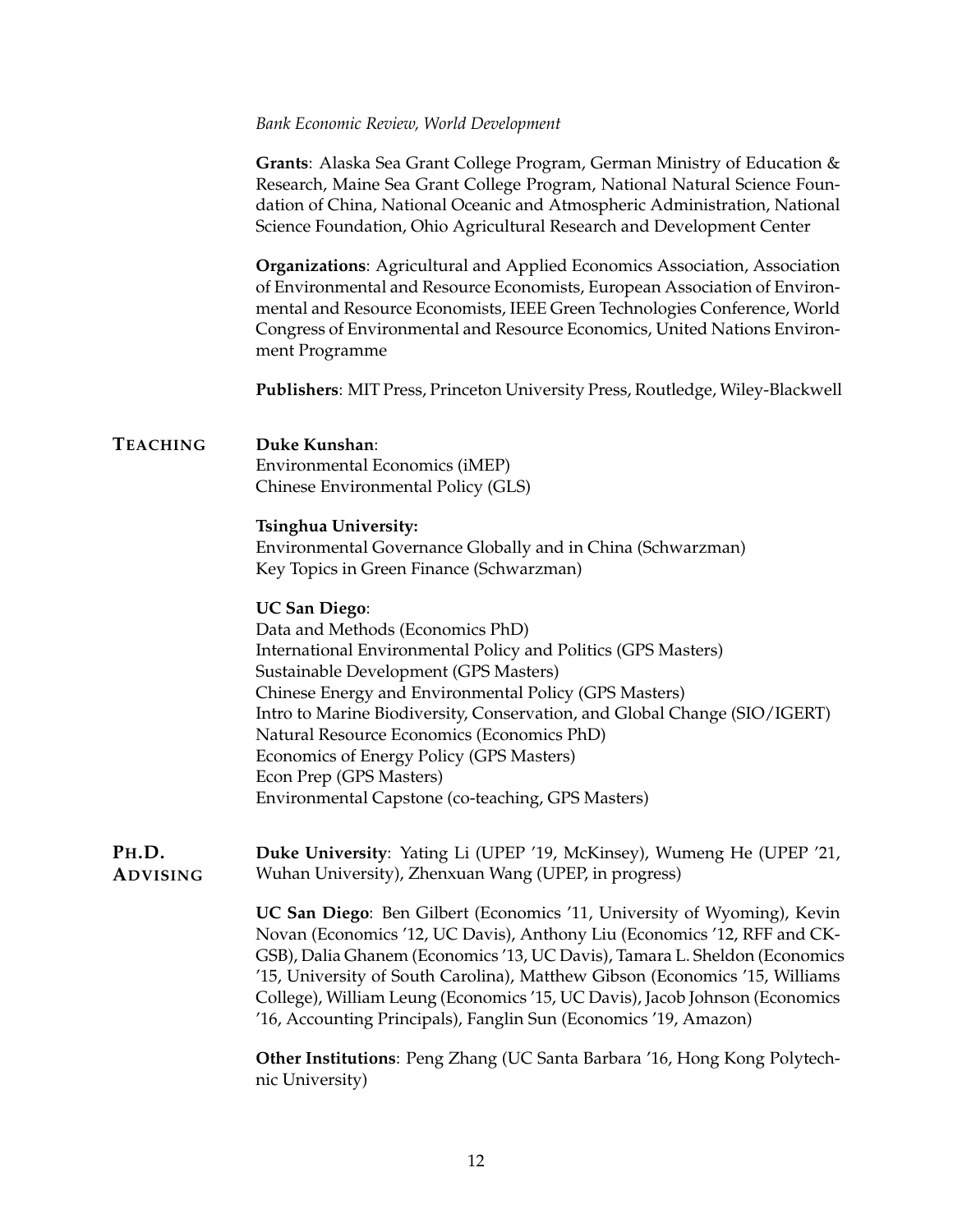**MEDIA COVERAGE International**: Asia Development Bank, Asia Society, Bloomberg, CGTN, Channel NewsAsia, ChinaFile, CNBC, CNN, Economist, Edmonton Journal, E&E News, Financial Times, Forbes, Futurity, Gas 2, Guardian, Harvard Political Review, International Business Times, Inter Press Service, Oil and Gas Journal, Science, Science Daily, Scientific American, South China Morning Post, Sputnik International, TBS eFM, The Diplomat, The International, The Straight Dope, The Straights Time, The UCSB Current, Wall Street Journal **Chinese**: Xinhua, People's Daily, Guangming Daily, Caixin, Economic Observer, China Economic Information, China Youth Daily, Yabuli Chinese Entrepreneur Forum, Southern Weekly, Tencent News, Beijing Youth Daily, Sina, Liaowang Institute, Legal Daily, Modern Express, China Dialogue, CETIN, Oriental Outlook, Phoenix Weekly, Mirror Books, Global Times, CNPolitics.org, Jiangsu Banking Industry, China Environmental Management, Chinese Environmental News, FT Chinese **SELECTED OP-EDS** "No Going Back" March 29, 2022, China Daily "The Green Team Speaks to Zhang Junjie" October 13, 2021, Paulson Institute "China's Latest Carbon Pledge Sets Ambitious Course for the 21st Century " February 23, 2021, Friedrich-Ebert-Stiftung "China's Institutional Shake-up" October 1, 2019, International Politics and Society "US Climate Politics Create Opening for China's Leadership" September 5, 2018, Caixin "Mitigating the Climate Threat to China's Food Security" July 28, 2017, China Daily "Will China Take the Lead on Climate Change?" November 21, 2016, ChinaFile "Is China Doing Enough for the Environment?" March 11, 2016, ChinaFile "What Would New Breakthroughs on Climate Change Mean for the U.S.-China Relationship?" September 16, 2015, ChinaFile "Why the US and China Should Focus on Air Pollution to Tackle Climate Change" March 6, 2014, Asia Society "Are the US and China Finally Getting Serious About Climate Change?"

September 12, 2013, CNN Global Public Square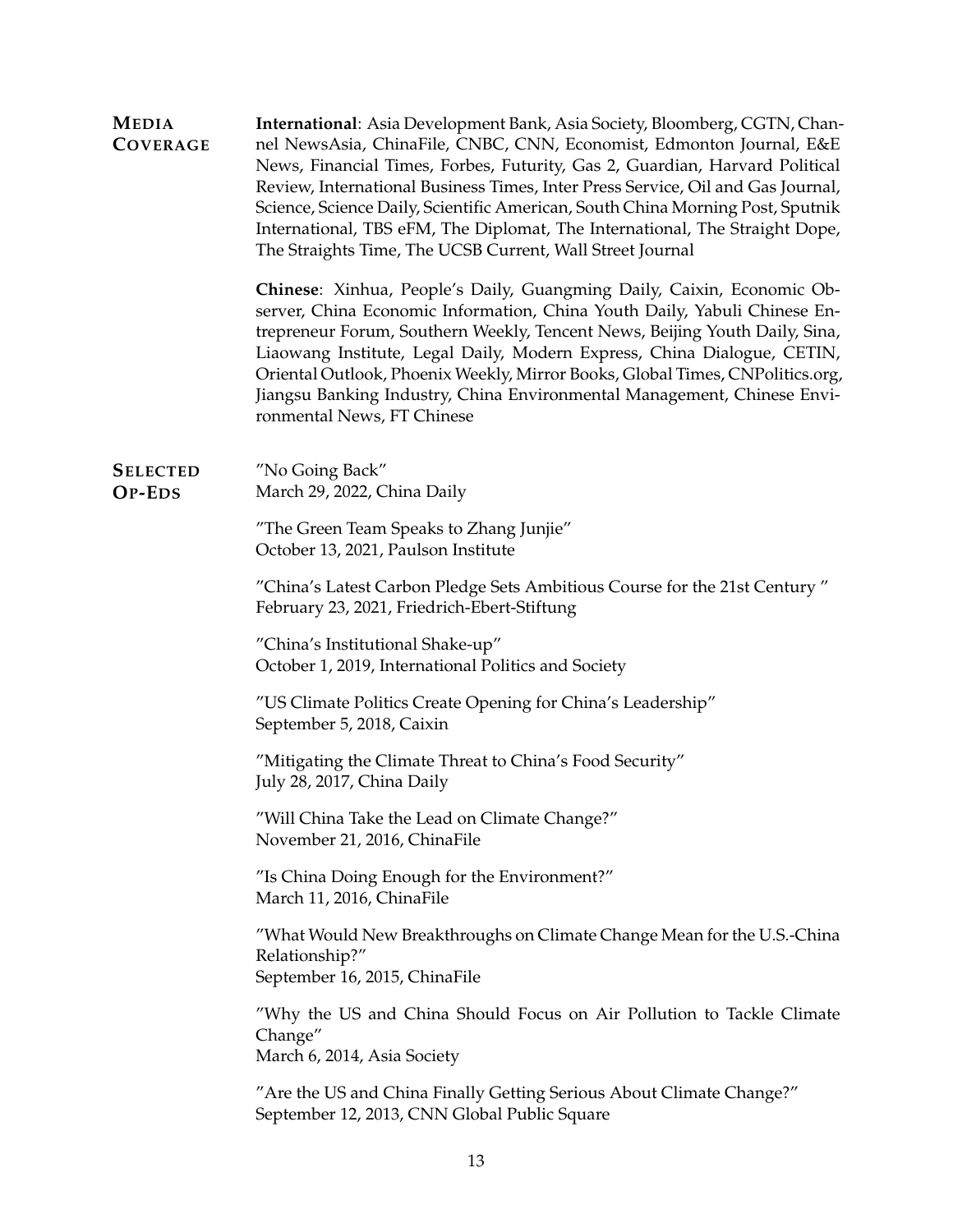|                                                       | "How Will China's New Leaders Approach Rising Tide of Environmental Protests?"<br>November 9, 2012, Asia Society              |
|-------------------------------------------------------|-------------------------------------------------------------------------------------------------------------------------------|
|                                                       | "Climate Change Actually a 'Regressive Tax' On World's Poor"<br>September 25, 2012, Asia Society                              |
|                                                       | "Averting China's Fishing Wars"<br>May, 2012, Asia Society                                                                    |
| <b>SELECTED</b><br><b>OP-EDS IN</b><br><b>CHINESE</b> | "Increasing Carbon Emission Abatement Pressure on Regulated Firms"<br>December 24, 2021, Yicai                                |
|                                                       | "Net-Zero Economy Is Uncharted Territory"<br>November 20, 2021, Benliu Finance                                                |
|                                                       | "A Pair of Climate Risk Grey Rhinos"<br>November 15, 2021, Green Finance Forum of 60                                          |
|                                                       | "Understanding China's Climate Target in the Annual Government Report"<br>March 3, 2021, China Environment News               |
|                                                       | "China's Carbon Neutrality in 2060: The Role of Law and Market"<br>September 30, 2020, China Environment News                 |
|                                                       | "The Implication of COVID-19 Pandemic on China's Environmental Policy"<br>April 10, 2020, China Environment News              |
|                                                       | "China Fulfills Its Commitment to Tackle Climate Change"<br>December 21, 2019, Guangming Daily                                |
|                                                       | "China Shoulders Responsibility in Global Climate Governance"<br>May 26, 2018, Guangming Daily                                |
|                                                       | "Do Not Blame Online Shopping for Packaging Wastes"<br>December 13, 2017, China Environment News                              |
|                                                       | "We Should Listen to Those Who Benefit from Environmental Regulations"<br>September 25, 2017, China Environment News          |
|                                                       | "China Should Adopt Cost-Benefit Analysis in Environmental Policy Making"<br>2017, China Environmental Management, 9(4):20-22 |
|                                                       | "How Should China Respond to the US Withdrawal from Paris Agreement?"<br>June 6, 2017, FT Chinese                             |
|                                                       | "Opportunities and Challenges for Green Finance"<br>March 2017, Jiangsu Banking Industry                                      |
|                                                       | "What Should Regulators Do Between Finance and Industry?"<br>May 24, 2017, Economic Observer                                  |
|                                                       |                                                                                                                               |